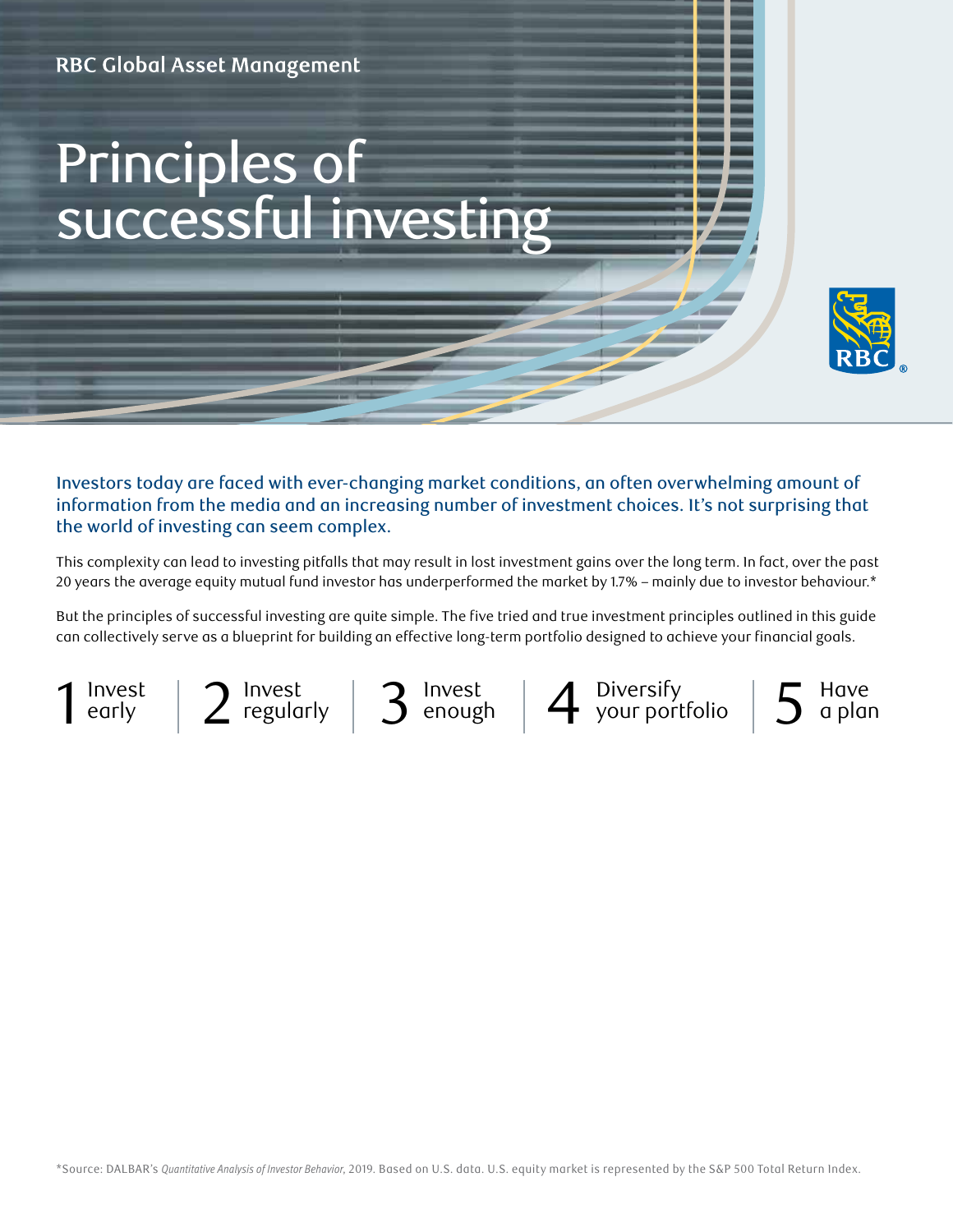# **1** Invest early

## **Getting an early start on investing is one of the best ways to build wealth.**

Investing for a longer period of time is largely recognized as a more effective strategy than waiting until you have a large amount of savings or cash flow to invest. This is due to the power of compounding.

Compounding investment returns is the snowball effect that occurs when your earnings generate even more earnings. Essentially, your investments grow not only on the original amount invested, but also on any accumulated interest, dividends and capital gains.

The longer you are invested, the more time there is for your investment returns to compound. Time has historically enabled investors to take advantage of long-term market returns to effectively grow portfolios over the long run.

## **With investment minimums starting at \$500, it is easy to get started today.**

## **Investing early can pay off over the long term†**



The chart represents an early investor who invests \$200 per month for 40 years and a late investor who invests \$400 per month for 20 years. Both have invested a total of \$96,000 by age 60. Source: RBC Global Asset Management Inc.

# **2** Invest regularly

**Investing often is just as important as investing early.** A regular investment plan allows you to choose when and how often you make contributions to ensure that investing remains a priority throughout the year, not just during certain periods – like the yearly RRSP contribution deadline. This enables you to apply a disciplined savings approach to help successfully build wealth over time.

Investing regularly also allows you the opportunity to ease into any type of market (rising, falling, flat) and reduce longterm portfolio volatility. This is the case because investing a fixed dollar amount on a regular basis gives you a chance to buy more investment units when prices are low and fewer units when prices are high, thereby potentially reducing the average cost of your investment over the long term.

**Investing small amounts of money on an ongoing basis can help smooth out returns over time and reduce overall portfolio volatility.**

## **Your monthly savings can really add up†**

| Number of<br>years invested | Monthly contribution amount |          |           |           |  |  |
|-----------------------------|-----------------------------|----------|-----------|-----------|--|--|
|                             | \$50                        | \$100    | \$250     | \$500     |  |  |
| 5                           | \$3,400                     | \$6,801  | \$17,002  | \$34,003  |  |  |
| 10                          | \$7,764                     | \$15,528 | \$38,821  | \$77,641  |  |  |
| 15                          | \$13,364                    | \$26,729 | \$66,822  | \$133,644 |  |  |
| 20                          | \$20,552                    | \$41,103 | \$102,758 | \$205,517 |  |  |
| 25                          | \$29,775                    | \$59,551 | \$148,877 | \$297,755 |  |  |

Source: RBC Global Asset Management Inc.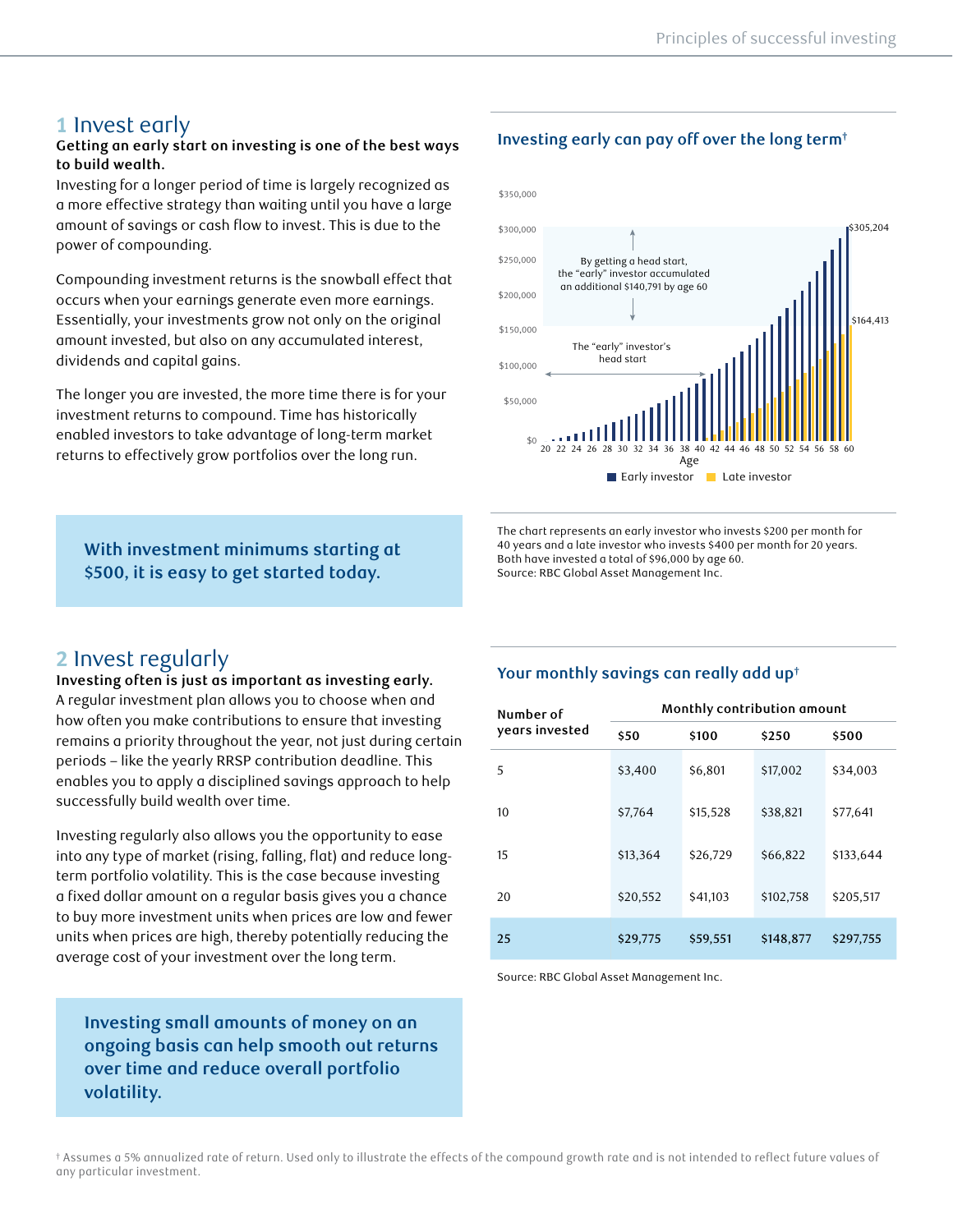## **3** Invest enough

#### **Achieving your long-term financial goals begins with saving enough today.**

Saving for a major goal like a house, post-secondary education or retirement requires considerable thought and decision making – but that is only half the battle. It is vital to know how much you need to begin saving today in order to have a large enough investment portfolio to support your future goal.

Generally, the more you save today, the less you will need to save in the future to achieve the same goal as someone who invested more over a shorter period of time. Your current income is a useful starting point for calculating certain long-term goals – like your retirement savings needs – since the more you make today, the more savings you will likely need to fund your lifestyle in retirement.

# **4** Diversify your portfolio

#### **It's important to spread your investments across different asset classes.**

When it comes to investing, one of the easiest ways that you can manage risk and improve your probability of success is to take advantage of diversification opportunities through different asset classes, geographical markets and industries.

Financial markets do not move in concert with one another. And at various points in the market cycle, different types of investments or asset classes – such as cash, fixed income and equities – will have varying performance. This performance varies because asset classes can respond differently to changes in environmental factors, including inflation, the outlook for corporate earnings and changes in interest rates.

By holding a combination of different asset classes in your portfolio, you can take the guesswork out of predicting winning and losing investments in any given year.

## **HOW MUCH IS ENOUGH?**

Going through various questions with your advisor, such as the ones listed below, will help you determine how much savings you will need to fund your goal.

- § What is your goal (e.g. retirement lifestyle, cottage)?
- § How much will you need to attain your goal?
- What savings do you currently have in place to meet your goal?
- What is the time horizon required to reach your goal?

**Your advisor can help you create an investment plan that helps ensure you are saving enough today to reach your future goals.**

## **A strong case for diversifying your investment portfolio**

| 2015                 | 2016                              | 2017                | 2018                              | 2019                              |  |
|----------------------|-----------------------------------|---------------------|-----------------------------------|-----------------------------------|--|
| <b>US Equities</b>   | <b>CDN Equities</b>               | <b>EM Equities</b>  | <b>US Equities</b>                | <b>US Equities</b>                |  |
| 20.8%                | 21.1%                             | 28.3%               | 3.8%                              | 25.1%                             |  |
| <b>INTL Equities</b> | <b>US HY Bonds</b>                | 16.8%               | <b>INTL Equities Global Bonds</b> | <b>CDN Equities</b>               |  |
| 19.0%                | 14.3%                             |                     | 1.9%                              | 22.9%                             |  |
| <b>Balanced</b>      | <b>US Equities</b>                | <b>US Equities</b>  | <b>CDN Bonds</b>                  | <b>INTL Equities</b>              |  |
| 6.5%                 | 8.6%                              | 14.1%               | 1.4%                              | 16.5%                             |  |
| <b>CDN Bonds</b>     | <b>EM Equities</b>                | <b>CDN Equities</b> | Cash                              | <b>Balanced</b>                   |  |
| 3.5%                 | 7.3%                              | 9.1%                | 1.3%                              | 14.8%                             |  |
| <b>EM Equities</b>   | <b>Balanced</b>                   | <b>Balanced</b>     | <b>Balanced</b>                   | <b>US HY Bonds</b>                |  |
| 2.0%                 | 6.5%                              | 8.8%                | $-1.3%$                           | 14.0%                             |  |
| 1.9%                 | <b>Global Bonds Global Bonds</b>  | <b>US HY Bonds</b>  | <b>US HY Bonds</b>                | <b>EM Equities</b>                |  |
|                      | 3.5%                              | 6.4%                | $-2.9%$                           | 12.9%                             |  |
| Cash                 | <b>CDN Bonds</b>                  | <b>CDN Bonds</b>    | $-6.0%$                           | <b>INTL Equities Global Bonds</b> |  |
| 0.6%                 | 1.7%                              | 2.5%                |                                   | 6.8%                              |  |
| <b>US HY Bonds</b>   | Cash                              | <b>Global Bonds</b> | <b>EM Equities</b>                | <b>CDN Bonds</b>                  |  |
| $-2.7%$              | 0.5%                              | 1.8%                | $-6.9\%$                          | 6.8%                              |  |
| $-8.3%$              | <b>CDN Equities INTL Equities</b> | Cash                | <b>CDN Equities</b>               | Cash                              |  |
|                      | $-2.5%$                           | 0.6%                | $-8.9%$                           | 1.7%                              |  |

All performance is in C\$. Source: RBC Global Asset Management Inc. as of December 31, 2019.

|                                   | Fixed income                          |                                                       |                                                     | Equities                                |                               |                                 |                                                |                                  |
|-----------------------------------|---------------------------------------|-------------------------------------------------------|-----------------------------------------------------|-----------------------------------------|-------------------------------|---------------------------------|------------------------------------------------|----------------------------------|
| Cash                              | Canadian<br><b>Bonds</b>              | U.S. High-Yield<br><b>Bonds</b>                       | <b>Global Bonds</b>                                 | Canadian<br>Equities                    | U.S. Equities                 | International<br>Equities       | Emerging<br>Market Equities                    | <b>Balanced</b><br>Portfolio     |
| FTSE Canada 30<br>Day TBill Index | FTSE Canada<br>Universe Bond<br>Index | ICE BofA US High-<br>Yield BB-B Total<br>Return Index | FTSE World<br>Government Bond<br>Total Return Index | S&P/TSX Composite<br>Total Return Index | S&P 500 Total<br>Return Index | MSCI EAFE Total<br>Return Index | MSCI Emerging<br>Markets Total<br>Return Index | 55% Equity / 45%<br>Fixed Income |

**Investment options like RBC Portfolio Solutions provide access to a well-diversified portfolio in one easy solution.**